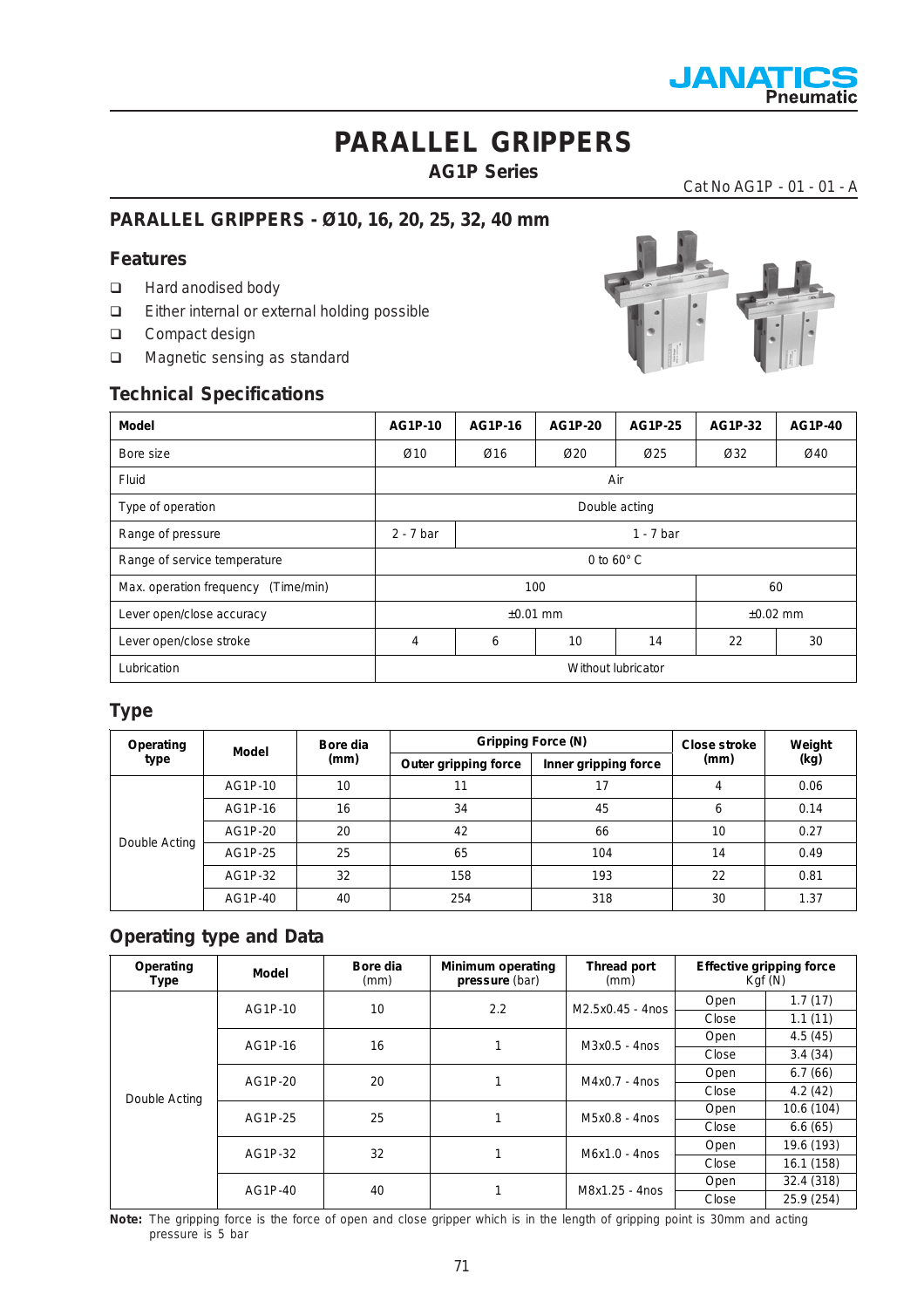

**AG1P Series**

Cat No AG1P - 01 - 01 - A

#### **Mounting type**

- **1. Use the thread in the bottom 2. Use the thread in the side of body**
	- $\triangle$ ∔⊕-ჶ



#### **Basic Dimensions**

⋖



AG1P- 32 11 24 M5x0.8Px8dp 23 40 26 12 39.6 46 60 M6x1Px13dp Ø5x5dp 72 50 50.5 28.5 39.6 AG1P- 40 12 28 M5x0.8Px8dp 29 48 32 14 47.6 56 72 M8x1.25Px15dp Ø5x5dp 88 58 61 34 47.6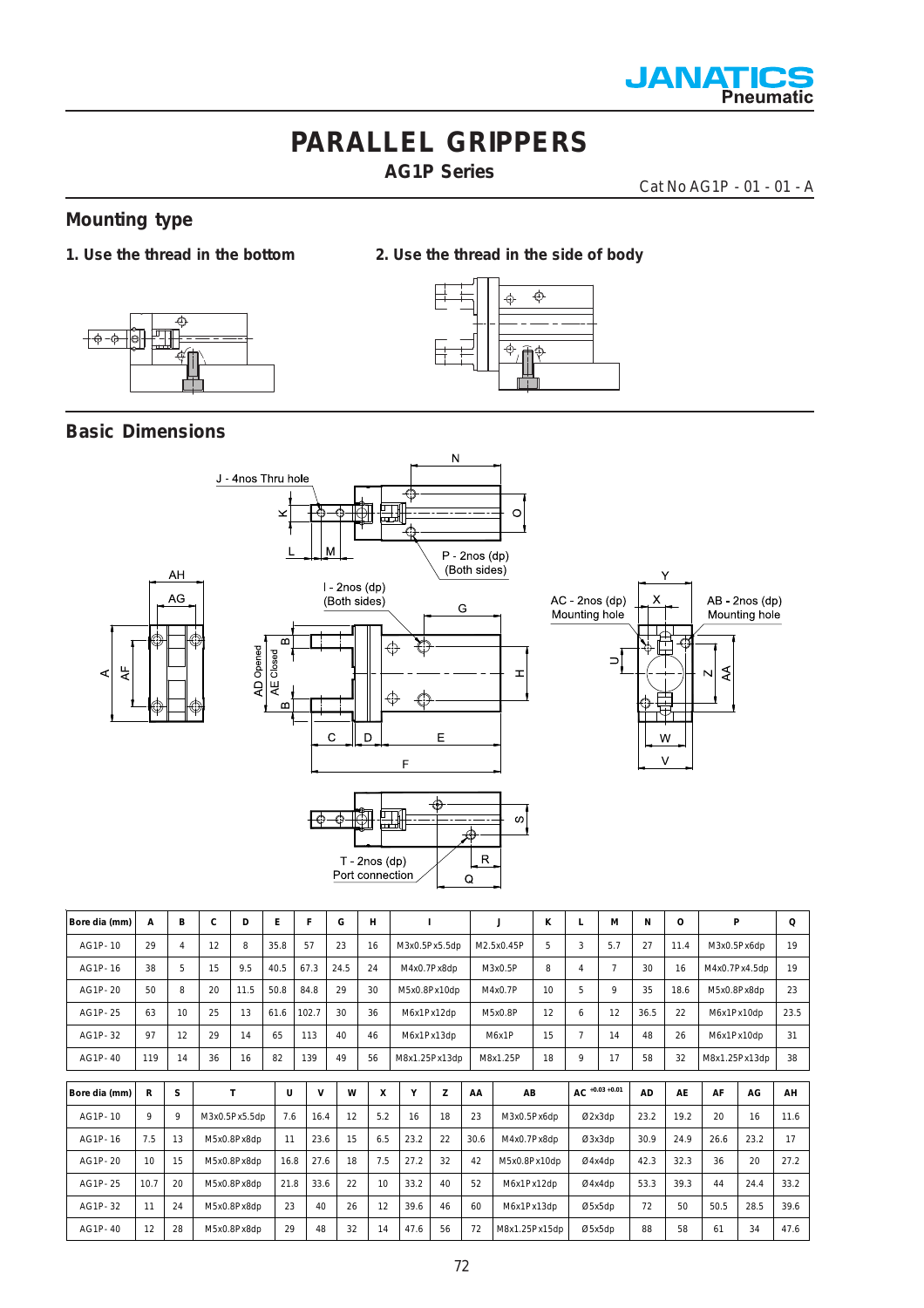

**AG1P Series**

Cat No AG1P - 01 - 01 - A

 $\overline{20}$ 

500

 $40<sub>1</sub>$ 

 $30<sup>0</sup>$ Gripping force

 $200$ 

 $10<sub>1</sub>$ 

 $\Omega$ 

Ê

 $\overline{20}$  $\frac{1}{40}$  $\overline{60}$ 80  $\frac{1}{100}$ 

AG1P-40

 $\overline{20}$  $40$ 60  $\overline{80}$  $100$ 

Length of gripping point - L mm

Length of gripping point - L mm

sure

#### **Outside diameter - Gripping force characteristic**



 $10$ 

 $30<sup>0</sup>$ 

 $250$ 

 $20($ force

150

 $50$ 

 $\overline{0}$  $\overline{20}$  $40$  $60$  $80$  $100$ 

ξ

Gripping  $10<sub>C</sub>$   $\overline{10}$ 20  $\frac{1}{30}$ 40 50 60

AG1P-32

Length of gripping point - L mm

Length of gripping point - L mm

Pressure Kgf/

-S

 $\overline{2}$ 

**Note1:** L : Gripping point length = 20 mm, P : Pressure = 5 Kgf/cm2

Gripping force (N)

ŗ.

160  $\frac{100}{140}$ 

100

 $\begin{array}{c} 80 \\ 60 \end{array}$ 

 $40$ 

 $\overline{2}$ 

 $10$  $\frac{1}{20}$ 

AG1P-25

 $\frac{1}{30}$ 

Length of gripping point - L mm

 $\overline{40}$  $60$  $80$ 

Length of gripping point - L mm

 $\overline{40}$  $\frac{1}{50}$ 

 $100$ 

#### **How to order**



#### **Ordering Example :**

Ordering no. for parallel gripper with 40 dia bore basic : **AG1P01040B**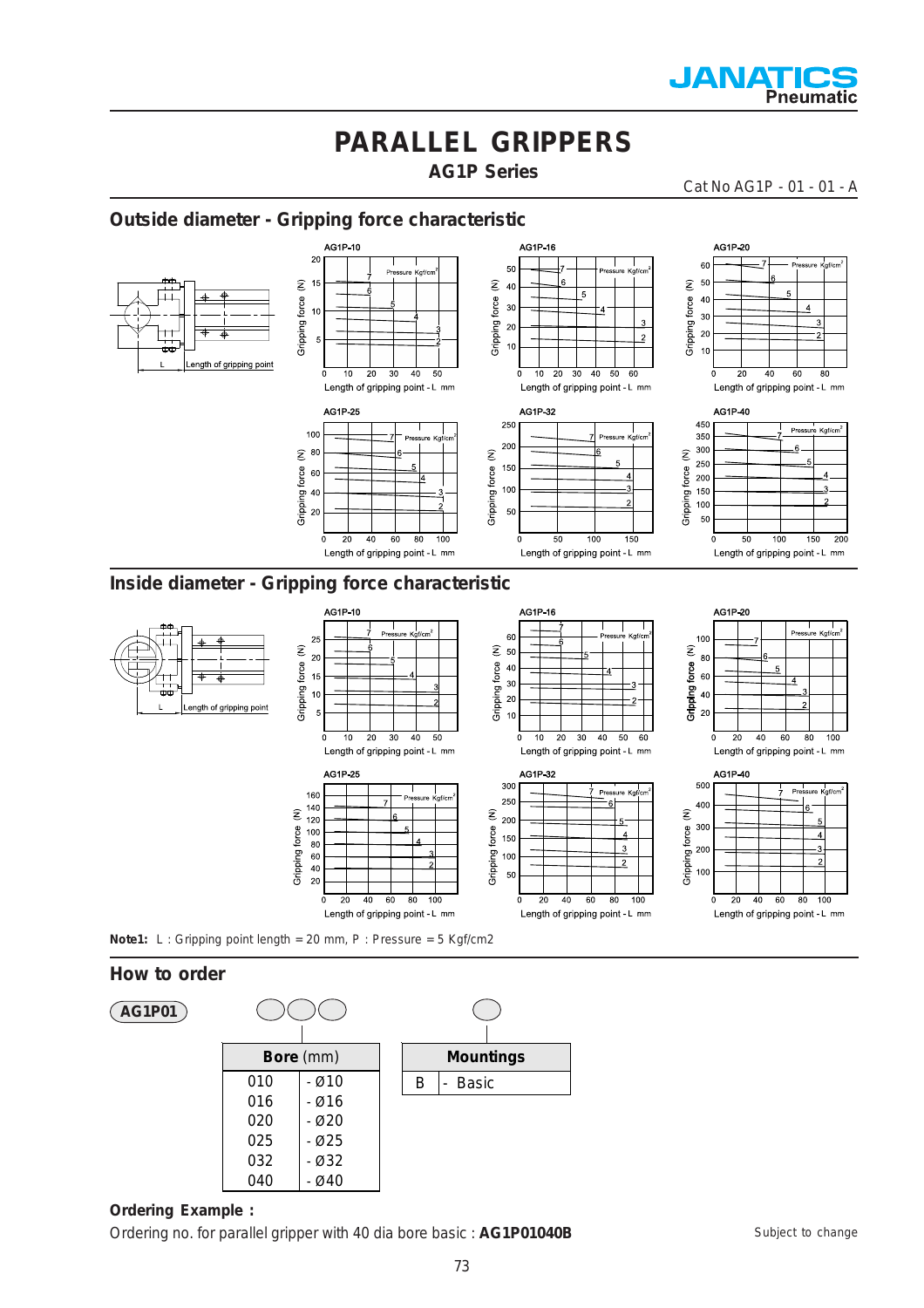

**AG1P Series**

Cat No AG1P - 01 - 01 - A

### **ACCESSORIES FOR PARALLEL GRIPPERS**

**MAGNETIC SENSOR - AM080, AM090**

#### **Features**

- □ Integrated LED
- **D** Moulded cable with flying lead and Quick Disconnect (QD) connector versions
- Direct mounting, simple installation
- Reed contact type & Solid state type versions

#### **Function**

The pistons of these cylinders are equipped with a permanent magnet, which activates the cylinder switches when it approaches these. The switch in question then outputs an electrical or pneumatic signal.

#### **Technical Specifications**

| <b>Circuit and connection</b><br>diagram | $\frac{Brown}{10AD}$ $\rightarrow$<br><del>ो।</del> ₩π<br>(9)<br><b>POWER</b><br>Q<br><b>Blue</b><br>んぷ |                           | <b>Brown</b><br><b>HANG</b><br><b>Black LOAD</b><br><b>POWER</b><br>Blue |                          | <b>Brown</b><br>$\frac{1}{2}$<br><b>Black</b><br><b>POWER</b><br><b>Blue</b> LOAD |                           |  |
|------------------------------------------|---------------------------------------------------------------------------------------------------------|---------------------------|--------------------------------------------------------------------------|--------------------------|-----------------------------------------------------------------------------------|---------------------------|--|
| <b>Model</b>                             | <b>AM080</b>                                                                                            | <b>AM090</b>              | <b>AM080</b>                                                             | <b>AM090</b>             | <b>AM080</b>                                                                      | <b>AM090</b>              |  |
| Bore dia mm                              | 16, 20, 25,<br>32, 40                                                                                   | 10, 16, 20, 25,<br>32, 40 | 16, 20, 25,<br>32, 40                                                    | 10, 16, 20, 25,<br>32.40 | 16, 20, 25,<br>32, 40                                                             | 10, 16, 20, 25,<br>32, 40 |  |
| Wiring system                            |                                                                                                         | Two lead wire type        |                                                                          | Three lead wire type     |                                                                                   |                           |  |
| Switching voltage                        | DC: $5 \sim 120V$ AC: $5 \sim 120V$                                                                     |                           | $DC: 5 - 30V$                                                            |                          |                                                                                   |                           |  |
| Switching current                        | 100mA max.                                                                                              |                           | 200mA max.                                                               |                          |                                                                                   |                           |  |
| Contact capacity                         | 6W max.                                                                                                 |                           | 6W max.                                                                  |                          |                                                                                   |                           |  |
| Delay time                               | $<$ 2ms (500Hz)                                                                                         |                           | $<$ 1ms (500Hz)                                                          |                          |                                                                                   |                           |  |
| Contact                                  | Normally open                                                                                           |                           | NPN. Current sinking                                                     |                          | PNP. Current sourcing                                                             |                           |  |
| Production grade                         |                                                                                                         |                           | $IP-67$                                                                  |                          |                                                                                   |                           |  |
| Colour of LED                            | Red                                                                                                     |                           | Red                                                                      |                          | Green                                                                             |                           |  |
| Cable                                    | Ø 2.8 wire cable, 2M                                                                                    |                           | $\varnothing$ 3.3, 3 single wire, 2M                                     |                          |                                                                                   |                           |  |
| Voltage drop                             | 3.5 V max.                                                                                              |                           | $1 V$ max.                                                               |                          |                                                                                   |                           |  |
| Voltage consumption                      |                                                                                                         |                           | ON: 8mA (24V) max<br>OFF: 7mA (24V)                                      |                          |                                                                                   |                           |  |
| Contact protective circuit               | Non.                                                                                                    |                           | Yes                                                                      |                          |                                                                                   |                           |  |
| Operating temperature                    |                                                                                                         |                           | $-10^\circ$ to 70 $^\circ$ C                                             |                          |                                                                                   |                           |  |